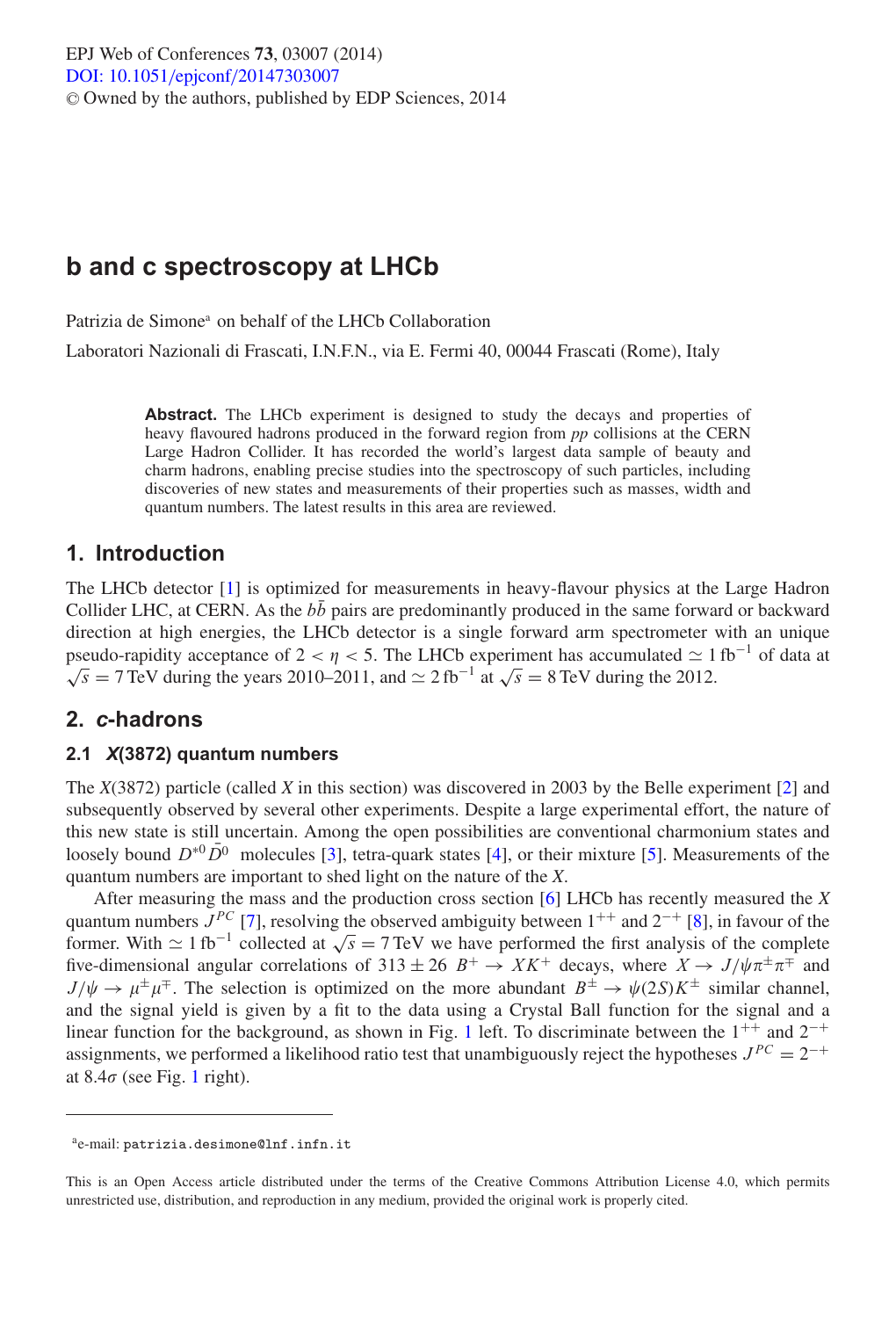<span id="page-1-0"></span>

**Figure 1.** Left: distribution of  $m(J/\psi \pi^{\pm} \pi^{\mp}) - m(J/\psi)$  for  $B^{\pm} \to J/\psi \pi^{\pm} \pi^{\mp} K^{\pm}$  candidates. The results of the fit around the  $\psi(2S)$  and the X masses are shown in the inserts. The solid blue, dashed red, and dotted green lines are the total, signal and background components, respectively. Right: distribution of the test statistic for the simulated experiments experiments with  $J^{PC} = 2^{-+}$  (black circles) and with  $J^{PC} = 1^{++}$  (red triangles). A Gaussian fit to the  $\hat{a}$ + distribution is overlaid (blue solid line). The value of the test statistic for the data,  $t_{data}$ , is shown by the solid vertical line.

### **2.2 Precision measurement of the** *D***<sup>0</sup> mass**

With a data sample of  $\simeq 1$  fb<sup>-1</sup> collected at  $\sqrt{s} = 7$  TeV, LHCb has measured the mass of the  $D^0$  meson [\[9\]](#page-3-8) using the decay  $D^0 \to K^+K^-\pi^+$ , where the D mesons are produced in semileptonic *b*-decays:  $M(D^0) = 1864.75 \pm 0.15(stat) \pm 0.11(syst)$  MeV/c<sup>2</sup>, with the dominant systematic uncertainty coming from the knowledge of the momentum scale. Using the decay modes  $D^0 \to K^+K^-\pi^+\pi^-$  and  $D_s^+ \to K^+ K^- \pi^+$  we measured also the mass differences:  $M(D^+) - M(D^0) = 4.76 \pm 0.12(stat) \pm 0.07(syst)$  MeV/c<sup>2</sup>

 $M(D_s^+) - M(D^+) = 98.68 \pm 0.03(stat) \pm 0.04(syst) \text{ MeV}/c^2.$ 

#### **2.3 Studies of** *Dj* **mesons**

The search of the  $D_j$  mesons has been performed in a data sample of  $\simeq 1$  fb<sup>-1</sup> collected at  $\sqrt{s} = 7$  TeV, using the inclusive reactions:

$$
pp \to D^+\pi^- X, \ pp \to D^0\pi^+ X, \ pp \to D^{*+}\pi^- X
$$

where *X* represents a system composed of any collection of charged and neutral particles [\[10](#page-3-9)].

Due to the availability of the helicity angle information, the fit to the  $D^{*+}\pi^-$  mass spectrum allows a spin analysis of the produced resonances and a separation of the different spin-parity components: we are able to separate our sample in an enhanced unnatural parity sample and a natural parity sample. The  $D^+\pi^-$  and  $D^0\pi^+$  mass spectra consist of only natural parity resonances, however these final states are affected by cross-feed from all the resonances that decay to the  $D^*\pi$  final state.

We observed the already well established resonances  $D_1(2420)^0$  in the  $D^{*+}\pi^-$  final state, and  $D_2^*(2460)$  in the  $D^{*+}\pi^-$ ,  $D^+\pi^-$  and  $D^0\pi^+$  final states, confirming their spin-parity assignments. We also observed two natural parity resonances  $D_J^*(2650)^0$  and  $D_J^*(2760)^+$  in the  $D^{*+}\pi^-$  mass spectrum. The study of the  $D^+\pi^-$  and  $D^0\pi^+$  mass spectra supports the presence of the  $D_J^*(2760)^+$ , while the analysis of the  $D_{J}^{*}(2650)^{0}$  region is inconclusive because of the cross-feed. Finally the analysis of the  $D^{*+}\pi^-$  final state showes also the presence of two unnatural parity states  $D_J(2580)^0$  and  $D_J(2740)^0$ . The measured masses and widths of the observed resonances are listed in Table [1.](#page-2-0)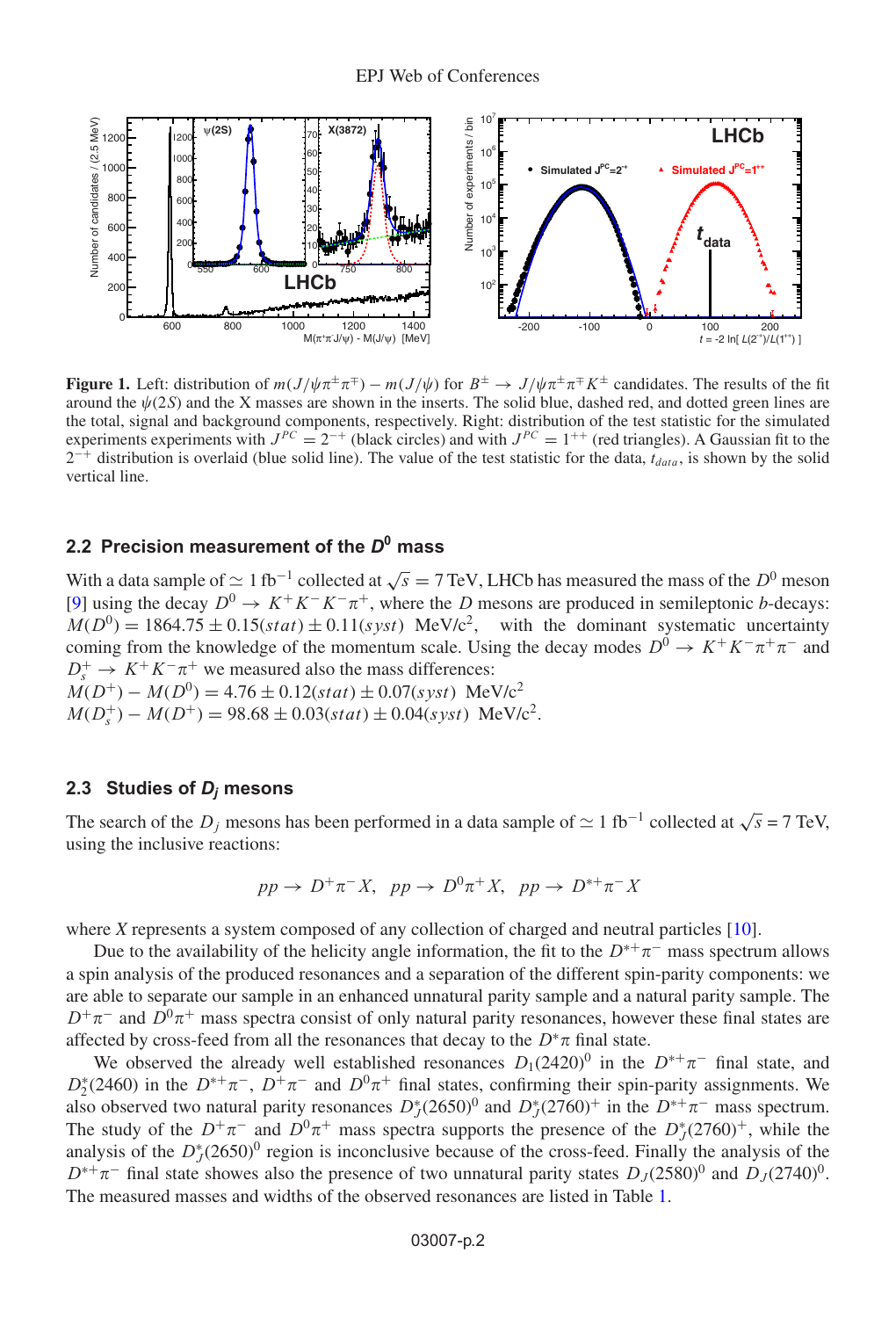| Resonance             | Final state              | Mass (MeV)                | Width (MeV)               |
|-----------------------|--------------------------|---------------------------|---------------------------|
| $D_1(2420)^0$         | $\overline{D}^{*+}\pi^-$ | $2419.6 \pm 0.1 \pm 0.7$  | $35.2 \pm 0.4 \pm 0.9$    |
| $D_2^*(2460)^0$       | $D^{*+}\pi^-$            | $2460.4 \pm 0.4 \pm 1.2$  | $43.2 \pm 1.2 \pm 3.0$    |
| $D_2^*(2460)^0$       | $D^+\pi^-$               | $2460.4 \pm 0.1 \pm 0.1$  | $45.6 \pm 0.4 \pm 1.1$    |
| $D_{2}^{*}(2460)^{+}$ | $D^0\pi^+$               | $2463.1 \pm 0.2 \pm 0.6$  | $48.6 \pm 1.3 \pm 1.9$    |
| $D_I^*(2650)^0$       | $D^{*+}\pi^-$            | $2649.2 \pm 3.5 \pm 3.5$  | $140.2 \pm 17.1 \pm 18.6$ |
| $D_{I}^{*}(2760)^{0}$ | $D^{*+}\pi^-$            | $2761.1 \pm 5.1 \pm 6.5$  | $74.4 \pm 3.4 \pm 37.0$   |
| $D_{I}^{*}(2760)^{0}$ | $D^+\pi^-$               | $2760.1 \pm 1.1 \pm 3.7$  | $74.4 \pm 3.4 \pm 19.1$   |
| $D_{I}^{*}(2760)^{+}$ | $D^0\pi^+$               | $2771.7 \pm 1.7 \pm 3.8$  | $66.7 \pm 6.6 \pm 10.5$   |
| $D_1(2580)^0$         | $D^{*+}\pi^-$            | $2579.5 \pm 3.4 \pm 5.5$  | $177.5 \pm 17.8 \pm 46.0$ |
| $D_{I}(2740)^{0}$     | $D^{*+}\pi^-$            | $2737.0 \pm 3.5 \pm 11.2$ | $73.2 \pm 13.4 \pm 25.0$  |

<span id="page-2-0"></span>**Table 1.** Resonance parameters.

### **3.** *b***-hadrons**

#### **3.1** *B* **baryons masses**

At LHCb we have reconstructed three of the 16 *b*-baryons predicted ground states, namely the  $\Lambda_b^0$ ,  $\Xi_b^$ and the  $\Omega_b^-$  in their decays  $J/\psi \Lambda^0$ ,  $J/\psi \Xi^-$  and  $J/\psi \Omega^-$  respectively. With a data sample of  $\simeq 1$  fb<sup>-1</sup> collected at  $\sqrt{s} = 7$  TeV, we have measured the masses [\[11](#page-3-10)] of the above mentioned baryons:  $M(\Lambda_b^0) =$  $5619.53 \pm 0.13(stat) \pm 0.45(syst)$  MeV/c<sup>2</sup>,  $M(\Xi_b^-) = 5795.8 \pm 0.9(stat) \pm 0.4(syst)$  MeV/c<sup>2</sup>,  $M(\Omega_b^-) = 6046.0 \pm 2.2(stat) \pm 0.4(syst) \text{ MeV}/c^2$ . Where the dominant systematic uncertainty comes from the knowledge of the momentum scale. Our  $M(\Omega_b^-)$  result solves the inconsistency between the CDF and D0 measurements [\[12\]](#page-3-11) in favour of the former.

# **3.2** Excited  $\Lambda_b^0$  baryons

The quark model predicts the existence of two orbitally excited states  $\Lambda_b^{*0}$  with quantum numbers  $J^P$  =  $1/2^-$ , 3/2<sup>-</sup>, that are expected to decay to  $\Lambda_b^0 \pi^+ \pi^-$  or to  $\Lambda_b^0 \gamma$  depending on the mass of the excited states. We search for the excited  $\Lambda_b^*$  barions starting from the recontruction of  $\Lambda_b^0$  barions through the decay chain  $\Lambda_b^0 \to \Lambda_c^+ \pi^-$  and  $\Lambda_c^+ \to pK^-\pi^+$ . The selected sample from 1 fb<sup>-1</sup> is large (70540±330) and clean (S/B  $\simeq$  11), and the background composition is well understood [\[13\]](#page-3-12). Combining the  $\Lambda_b^0$  baryons with two oppositely charged pions coming from the same vertex, we reconstruct the total invariant mass to look for the existence of the predicted  $\Lambda_b^{*0}$  baryons [\[14](#page-3-13)]. We have observed two narrow peaks slight above the  $\Lambda_b^0 \pi^+ \pi^-$  threshold, that we have interpreted as the 1/2<sup>-</sup> and 3/2<sup>-</sup> orbital excitations of the ground state  $\Lambda_b^0$ . The masses that we measure, are

 $M(\Lambda_b^{*0}(1/2^-)) = 5911.97 \pm 0.12 \pm 0.02 \pm 0.66 \text{ MeV}/c^2,$ 

 $M(\Lambda_b^{*0}(3/2^-)) = 5919.77 \pm 0.08 \pm 0.02 \pm 0.66 \text{ MeV}/c^2,$ 

the third error is due to the uncertainty on the  $\Lambda_b^0$  mass. Because of the remarkably good mass resolution, order of 0.2 Mev/c<sup>2</sup>, we were able to set upper limits on the natural widths  $\Gamma(\Lambda_b^{*0}(1/2^-))$  < 0.66 MeV  $(< 0.83$  MeV) and  $\Gamma(\Lambda_b^{*0}(3/2^-)) < 0.63$  MeV  $(< 0.66$  MeV) at the 90% (95%) C.L.

# **3.3**  $\Lambda_b^0$  lifetime

The Heavy Quark Expansion theory supports the hypothesis that the *b*-hadron lifetimes are quite similar; in the case of the ratio  $\frac{\tau(\Lambda_b^0)}{\tau(\bar{B}^0)}$  differences of only a few percent are expected [\[15](#page-3-14)]. On the experimental side an average of all the available data before 2004 gave  $0.786 \pm 0.034$  [\[16](#page-3-15)], while recent measurements at Tevatron and LHC [\[17](#page-3-16)] could resolve this discrepancy but the uncertanties are still large. LHCb has recently published the measuremet of the  $\frac{\tau(\Lambda_b^0)}{\tau(\bar{B}^0)}$  [\[18\]](#page-3-17) with  $\simeq 1$  fb<sup>-1</sup> collected at  $\sqrt{s} = 7$  TeV. The  $\Lambda_b^0$  barions are selected in the  $J\psi pK^-$  decay channel (note that this is the first